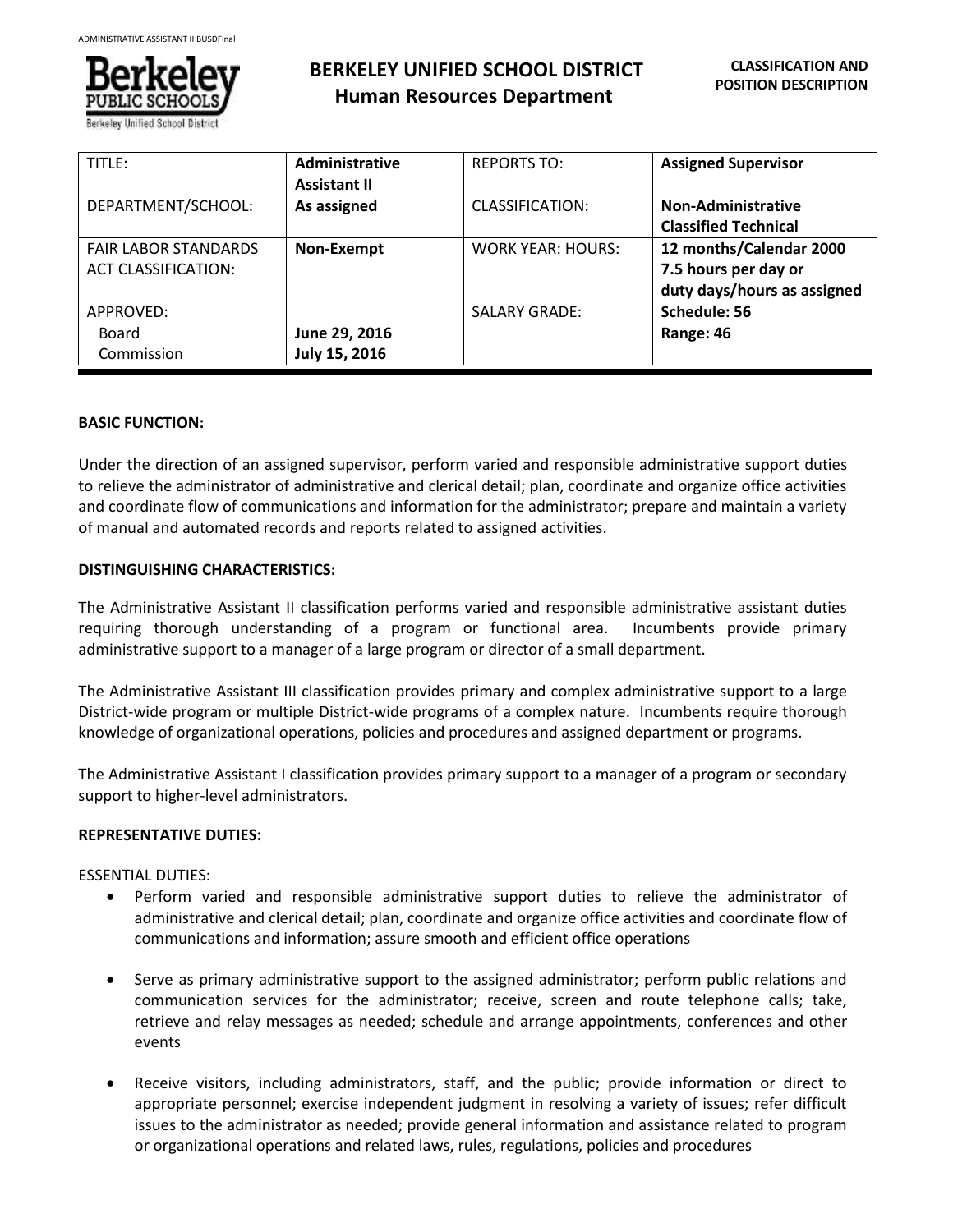- Compile information and prepare and maintain a variety of records, logs and reports related to programs, students, financial activity, budgets, attendance, staff, projects and assigned duties; organize and distribute work orders; establish and maintain filing systems; revise, verify, proofread and edit a variety of documents
- Input a variety of data into an assigned computer system; establish and maintain automated records and files; initiate queries, develop spreadsheets, manipulate data and generate various computerized lists and reports as requested; assure accuracy of input and output data
- Compose, independently or from oral instructions, note or rough draft, a variety of materials such as inter-office communications, forms, letters, memoranda, bulletins, agenda items, labels, fliers, requisitions, handbooks, newsletters, brochures, certificates, contracts and other materials; format materials to meet program and office needs
- Research, compile and verify a variety of data and information; compute statistical information for various reports as necessary; process a variety of forms and applications related to assigned functions; duplicate and distribute materials as needed
- Coordinate, schedule and attend a variety of meetings, workshops and special events; prepare and send out notices of meetings; compile and prepare agenda items and other required information for meetings, workshops and other events; set up equipment and supplies for meetings and other events as needed; take, transcribe and distribute minutes as directed
- Perform a variety of clerical accounting duties in support of assigned program or office as assigned; monitor funds for income and expenditures; assist in assuring expenditures to do not exceed established budget limitations as assigned; calculate, prepare and revise accounting and budgetary data; balance and reconcile assigned accounts and budgets as required
- Receive and process invoices according to established procedures; verify work completed or materials received; obtain management approval for payment
- Perform special projects and prepare various forms and reports on behalf of the assigned administrator; attend to administrative details on special matters as assigned
- Communicate with personnel and various outside agencies to exchange information and resolve issues or concerns
- Operate a variety of office equipment including a calculator, copier, fax machine, computer and assigned software
- Receive, sort and distribute mail; receive and respond to e-mails; prepare and distribute informational packets and bulk mailings as directed
- Maintain appointment and activity schedules and calendars; coordinate travel arrangements and hotel reservations as necessary; reserve facilities and equipment for meetings and other events as needed
- Monitor inventory levels of office and designated supplies; order, receive and maintain appropriate levels of inventory as required; prepare, process and code purchase orders and invoices as assigned; arrange for billings and payments as directed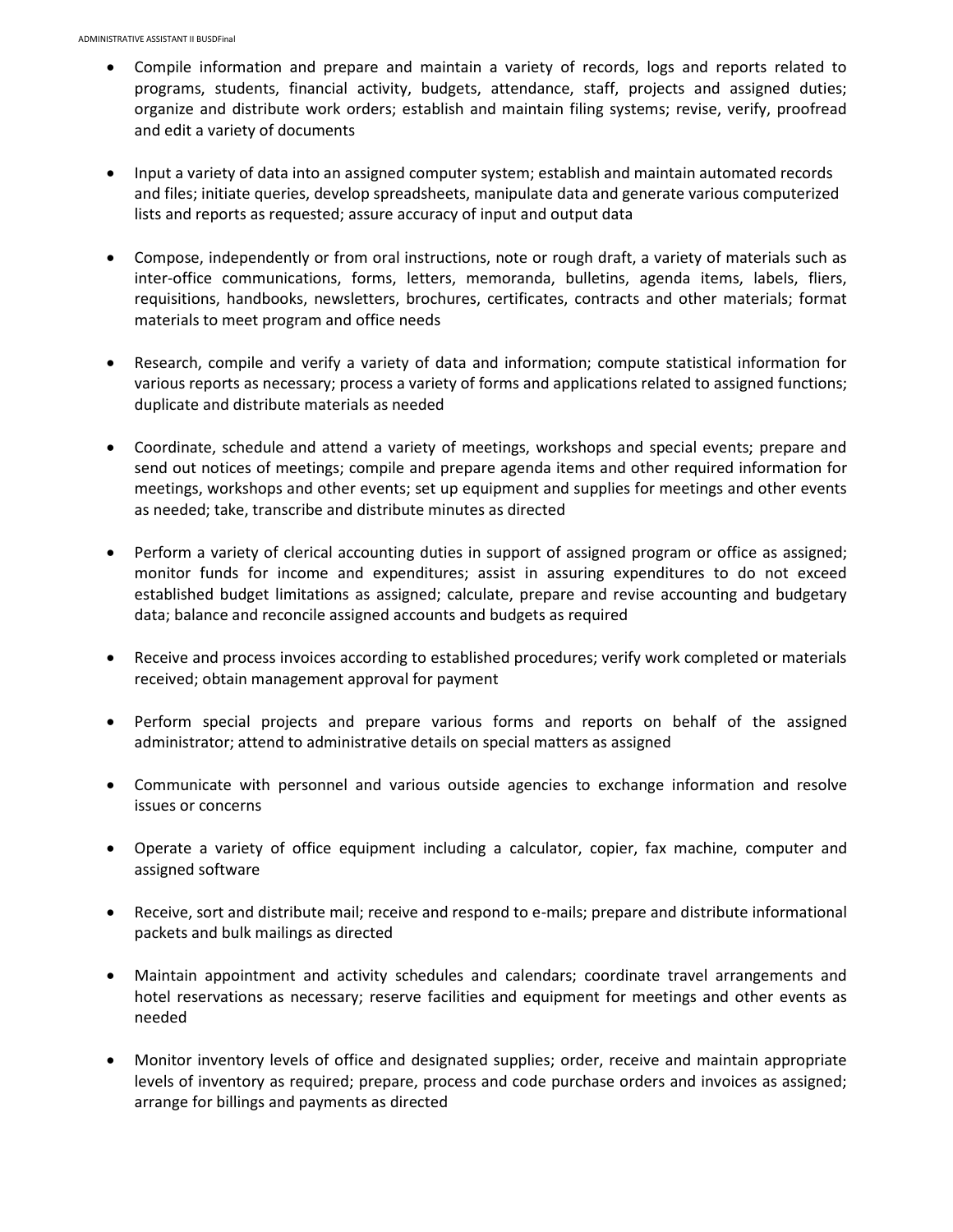OTHER DUTIES: Perform related duties as assigned

### **KNOWLEDGE AND ABILITIES:**

## KNOWLEDGE OF:

Department or program organization, operations, policies and objectives Policies and objectives of assigned programs and activities Terminology, practices and procedures of assigned office Record-keeping and filing techniques Business letter and report writing, editing and proofreading Telephone techniques and etiquette Methods, procedures and terminology used in clerical accounting work Modern office practices, procedures and equipment Correct English usage, grammar, spelling, punctuation and vocabulary Data control procedures and data entry operations Interpersonal skills using tact, patience and professionalism Operation of a computer and assigned software Oral and written communication skills Methods of collecting and organizing data and information Mathematic calculations

### ABILITY TO:

Perform varied and responsible administrative support duties to relieve the administrator of administrative and clerical detail

Plan, coordinate and organize office activities and coordinate flow of communications and information for the administrator

Assure smooth and efficient office operations

Learn District operations, policies and objectives

Learn, interpret, apply and explain laws, codes, rules, regulations, policies and procedures

Compose correspondence and written materials independently or from oral instructions

Perform a variety of clerical accounting duties in support of assigned department or program

Keyboard or input data at an acceptable rate of speed

Answer telephones and greet the public professionally

Complete work with many interruptions

Compile and verify data and prepare reports

Maintain a variety of records, logs and files

Utilize a computer to input data, maintain automated records and generate computerized reports

Establish and maintain cooperative and effective working relationships with others

Meet schedules and time lines

Work independently with little direction

Communicate effectively both orally and in writing

Add, subtract, multiply and divide with speed and accuracy